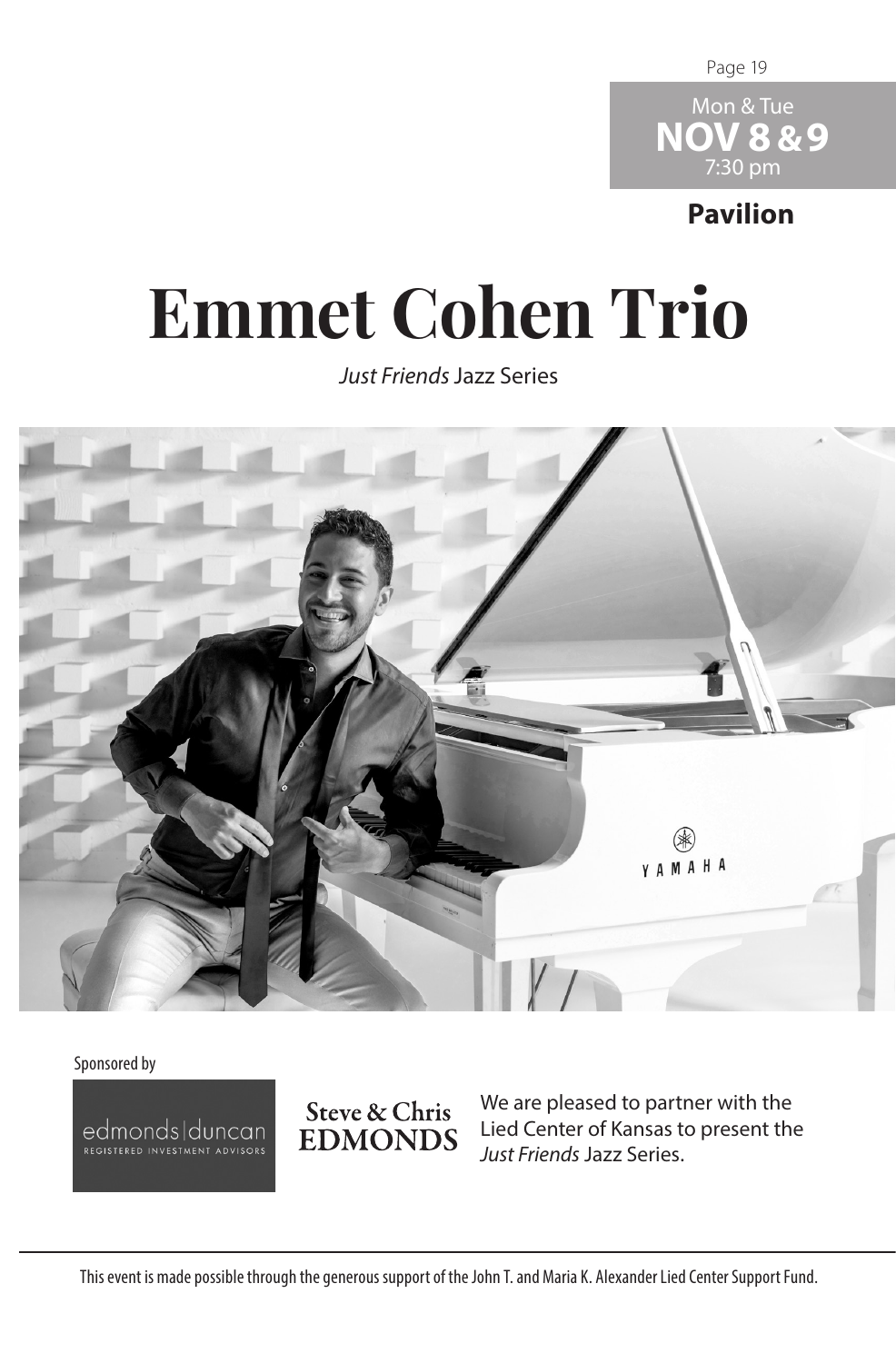## **There will be no intermission during this performance.**

Multifaceted American jazz pianist and composer Emmet Cohen is in the vanguard of his generation's advancement of music and the related arts. A recognized prodigy, Cohen began Suzuki method piano instruction at age three, and his playing quickly became a mature melding of musicality, technique and concept. Downbeat observed that his "nimble touch, measured stride and warm harmonic vocabulary indicate he's above any convoluted technical showmanship." Cohen notes that performing jazz is "about communicating the deepest levels of humanity and individuality; it's essentially about connections," both among musicians and with audiences. He leads his namesake ensemble, the Emmet Cohen Trio; is a vibrant solo performer; and is in constant demand as a sideman. Possessing a fluid technique, an innovative tonal palette and an extensive repertoire, Cohen plays with the command and passion of an artist fully devoted to his medium.

Emmet Cohen is committed to the intergenerational transfer of the knowledge, history and traditions of jazz. His signature professional undertaking is the *Masters Legacy Series,* a celebratory set of recordings and interviews honoring legendary jazz musicians. He serves as both producer and pianist for each album in the series. This landmark, ongoing project provides musicians of multiple generations the means to share the unwritten folklore that is America's unique artistic idiom. Cohen has observed that jazz "is enriched immeasurably by connecting and studying with jazz masters, forging backward to the very creation of the art form." Four volumes of the *Masters Legacy Series* have been released, spotlighting Cohen's collaborations with Jimmy Cobb, Ron Carter, Benny Golson, Tootie Heath and George Coleman.

Emmet Cohen is the winner of the 2019 American Pianists Awards and the Cole Porter Fellow of the American Pianists Association as well as artist-in-residence at the University of Indianapolis. He placed first in both the 2014 American Jazz Pianists Competition and the 2011 Phillips Piano Competition at the University of West Florida and, as a finalist in the 2011 Thelonious Monk International Piano Competition, he was received in the Oval Office by President Obama. Cohen has appeared in varied international jazz events, including the Newport, Monterey, Detroit, North Sea, Bern, Edinburgh and Jerusalem jazz festivals, as well as the New Orleans Jazz and Heritage Festival and the 2014 Sochi Winter Olympics in Russia. He has also performed at the Village Vanguard, the Blue Note, Dizzy's Club Coca-Cola, Birdland, Jazz Standard, London's Ronnie Scott's, Jazzhaus Montmartre in Copenhagen, Lincoln Center's Rose Hall, the Cotton Club in Tokyo and Washington's Kennedy Center. For many years, he was Hammond B-3 organist-in-residence at Harlem's SMOKE jazz club.

Cohen has achieved a comprehensive position in the world of the creative arts that extends beyond keyboard performance. He serves as an international clinician through programs such as Lincoln Center's Jazz for Young People, however, in his role as a master teacher, he reaches learners of all ages. As an alumnus of the